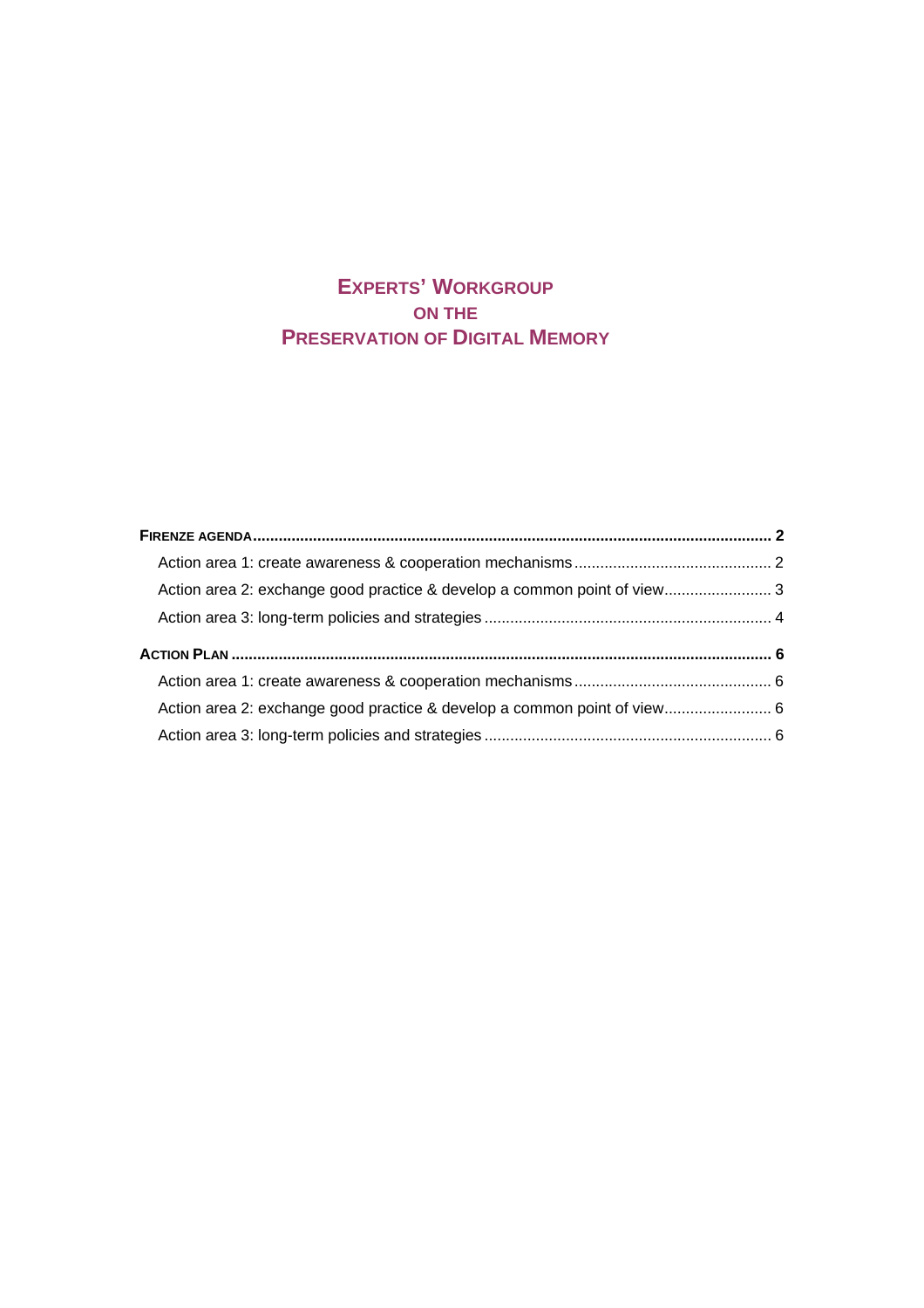# **FIRENZE AGENDA**

#### **17 October 2003**

<span id="page-1-0"></span>The Italian Presidency, the European Commission, the ERPANET and MINERVA project are the promoters of this initiative in the philosophy of eEurope and linked to the National Representatives Group. The group of experts proposed an agenda with few, focussed objectives in response to the challenges of preserving digital memory. The focus addresses creation, preservation and access issues, including both digitised and born-digital objects. And also respects the interests of museum, libraries and archives, and the differences between media format. The agenda covers a short period (12-18 months) identifying concrete and realistic actions. This process is an open process integrating on-going actions and voluntary efforts of the experts. The experts have identified some initial responsibilities for each of the action, and progress will be reviewed in one year during the Dutch Presidency. The European Commission will submit the Firenze agenda to the National Representatives Group at the next meeting in Parma in November for endorsement and inviting each Member State to support the initiative. Future Presidencies are invited to coordinate the follow-up.

First, what are the problems and risks (Action area 1)? Probably the most important task today is to create awareness about risks and problems among decision-makers at all levels. Second, what initiatives are on-going and what technologies are available (Action area 2)? Third, what legal and regulatory implications and responsibilities must be addressed now and who is responsible at this moment in time to find solutions for digital memory preservation (Action area 3)?

# **Action area 1: create awareness & cooperation mechanisms**

Community and consensus building is the first step. The initial focus is decisionmakers. The expert group will work with user communities to capture their requirements and suggestions and develop suitable approaches to address those needs. They will build consensus beyond the current audience, towards professional bodies and establish cooperation with other initiatives in the field. The expert group will report regularly on progress and planning.

- workgroup activity and events, like workshops, seminars, papers, helpdesk and electronic fora;
- report of activity to NRG every 6 months.

# *Actors: ERPANET and MINERVA projects as coordinators.*

ERPANET: coordination and web services for the expert group including forum, projects and literature assessment, the help-desk advisory service, erpaEprints; workshops on "trusted digital depositories" (Rome, November 2003); seminar on "scientific digital objects" (Lisbon, December 2003); publication of the workshops and seminars final reports.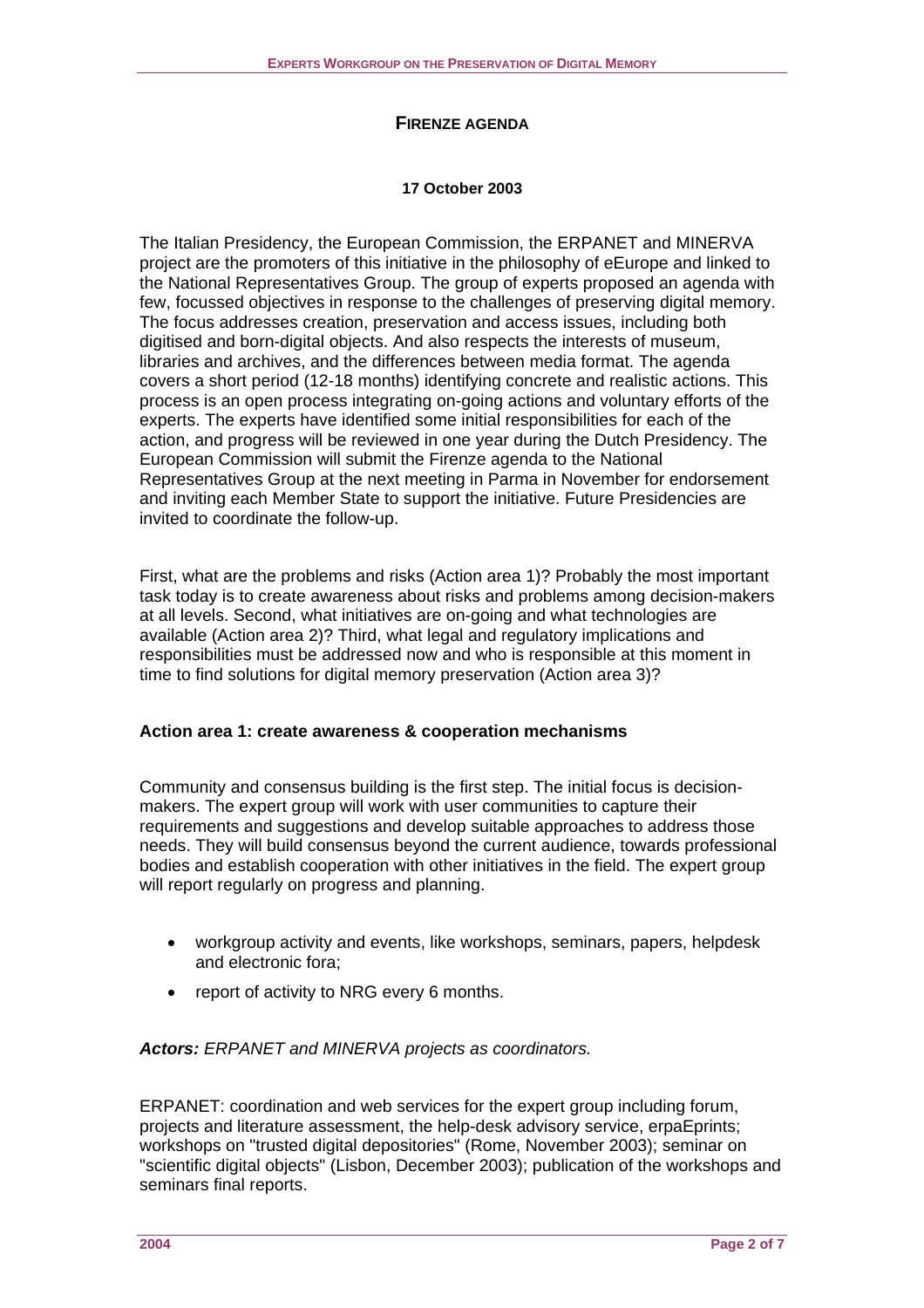<span id="page-2-0"></span>MINERVA: network of the national representatives for promotion and for data collection; workshops or seminars or events organisation on the field like Bibliocom on 30 October; NRG report by the end of 2003 including a slot to present progress of the initiative.

DELOS: annual digital preservation summer school; annual state-of-the-art studies from the digital memory preservation cluster.

PRESTOSPACE: workshops or seminars or events organisation on the field; annual state-of-the-art on digital preservation for audio-video archives. Workshop on "user requirements for audio-visual preservation", March 2004, Amsterdam.

# **Action area 2: exchange good practice & develop a common point of view**

Data collection on current practices, selection and promotion of good practice are necessary steps to re-use progress and to develop a common knowledge basis on suitable approaches and technologies. The focus here is to identify the missing 'bits'. Lessons already learned from examples of good practice must feed into tutorials and papers (e.g., on digital collections, trusted repositories, metadata, IPR, selection criteria, web archiving) and must be the basis for specifying a 'European interoperable platform'.

- 'state-of-the-art' on existing initiatives, good practice selection and promotion;
- technology watch reports on emerging issues;
- propose a research agenda on technological priorities and challenges about digital preservation;
- training (skills) initiatives and programmes.
- Stakeholders users .....

*Actors: ERPANET and DELOS projects as coordinators.* 

ERPANET: data collection and analysis to identify good practices: description and analysis of single and collective case studies and creation of erpatools; promotion of erpaAdvisory services; inform the preservation research agenda (see below).

DELOS: continued review and coordination of the NSF/DELOS Digital Preservation and Archiving research agenda; studies and papers on the field; production of recommendations.

DIGICULT FORUM: technology watch and tutorials on the field; contribution of technology specifications for a research agenda; creation of an 'Action in the Preservation of Memory' section in the Digicult.info Newsletter.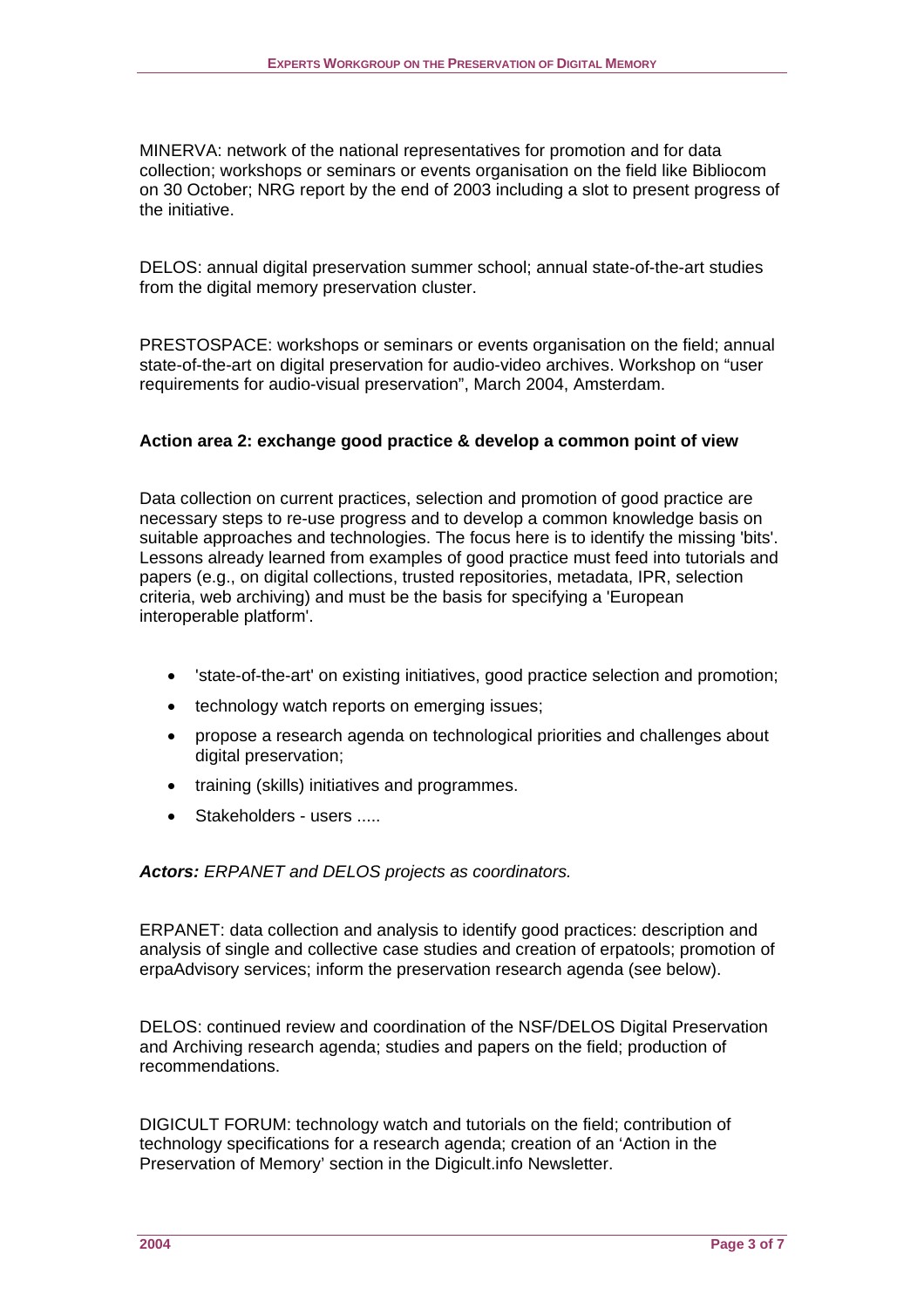<span id="page-3-0"></span>PRESTOSPACE: technology specifications for a research agenda for audio and video archives; production of recommendations. Meeting in collaboration with the FIAT annual conference, on "technical specifications and system architecture for an audio-visual integrated preservation system", October 2004, Marseille.

MINERVA: data collection infrastructure for accumulation of good practice experience; training trials on the longterm sustainability of digitised scientific and cultural objects in cooperation with ERPANET and DELOS.

# **Action area 3: long-term policies and strategies**

Lack of clear reference policies and responsibilities today is a serious risk in the future preservation of our memory. The expert group will stimulate the national/sectoral authorities to develop digital preservation policies, research/training programmes and trials as appropriate. In particular, the legal framework for electronic resources/records collections and deposits may be incomplete, not only for libraries and archives but also for e-government, for educational, for research and other environments of our information society. The adoption of a common agenda could be instrumental in catalysing national efforts on a coordinated framework at the European level and investment in collaborative public/private projects.

- identify reference actors, within the Member States, to act as coordinating bodies for national initiatives and to produce recommendations;
- analyse and compare current legal and regulatory contexts leading to specifications for suitable frameworks for stakeholders, in particular for memory institutions, for permanent access to digital deposits (with particular attention to objects that are "born digital ") and on-line registers of trusted preservation repositories;
- study and propose suitable business models and costs analysis and long term funding strategies for public institutions;
- foster cooperation with emerging international activities such as that being developed under the auspcies of UNESCO;
- validate and promote the research agenda at EU and Member State levels with special emphasis on encouraging national funding agencies to allocate resources to enabling research in line with the evolving research agenda;
- the Italian Presidency will lead this area, but it is crucial to have long-term commitment by future Presidencies and Member States authorities.

# *Actors: Italian and future Presidencies as coordinator.*

ITALIAN PRESIDENCY: developing the report on risks and emergencies with at least other four cases and the report on legislation and policy frameworks; implementing web site for the initiative and ensuring continuity in cooperation with the future Presidencies.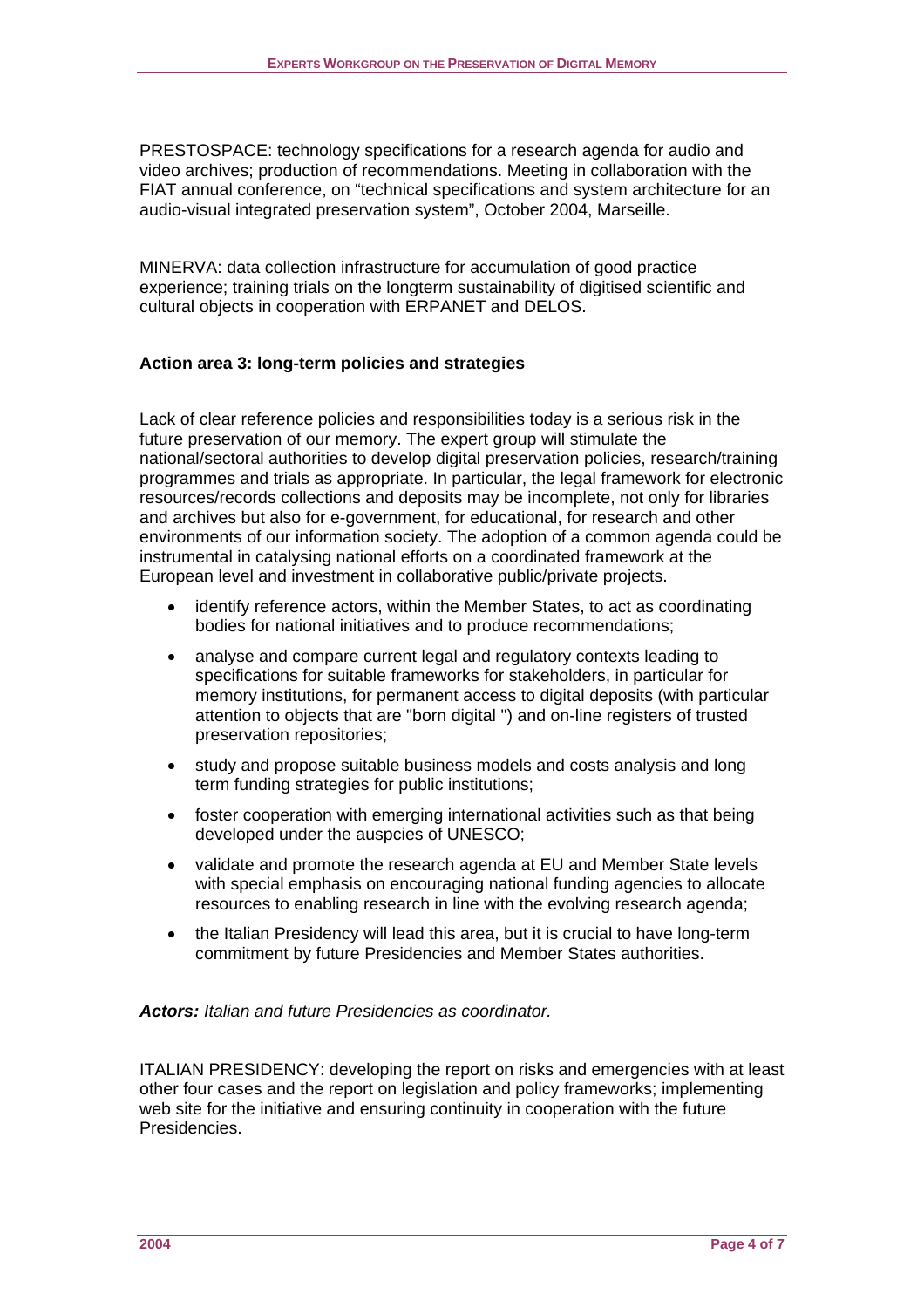PRESTOSPACE: Bridging the gap between technical results and service implementation, meeting in Paris, December 2004.

ERPANET: Improving the understanding of the inter-connectedness between egovernment and e-citizenship viability and the long term authenticity and integrity of digital entities; provide an annual review of national policies and strategies; enhance and promote policy and legal framework tools.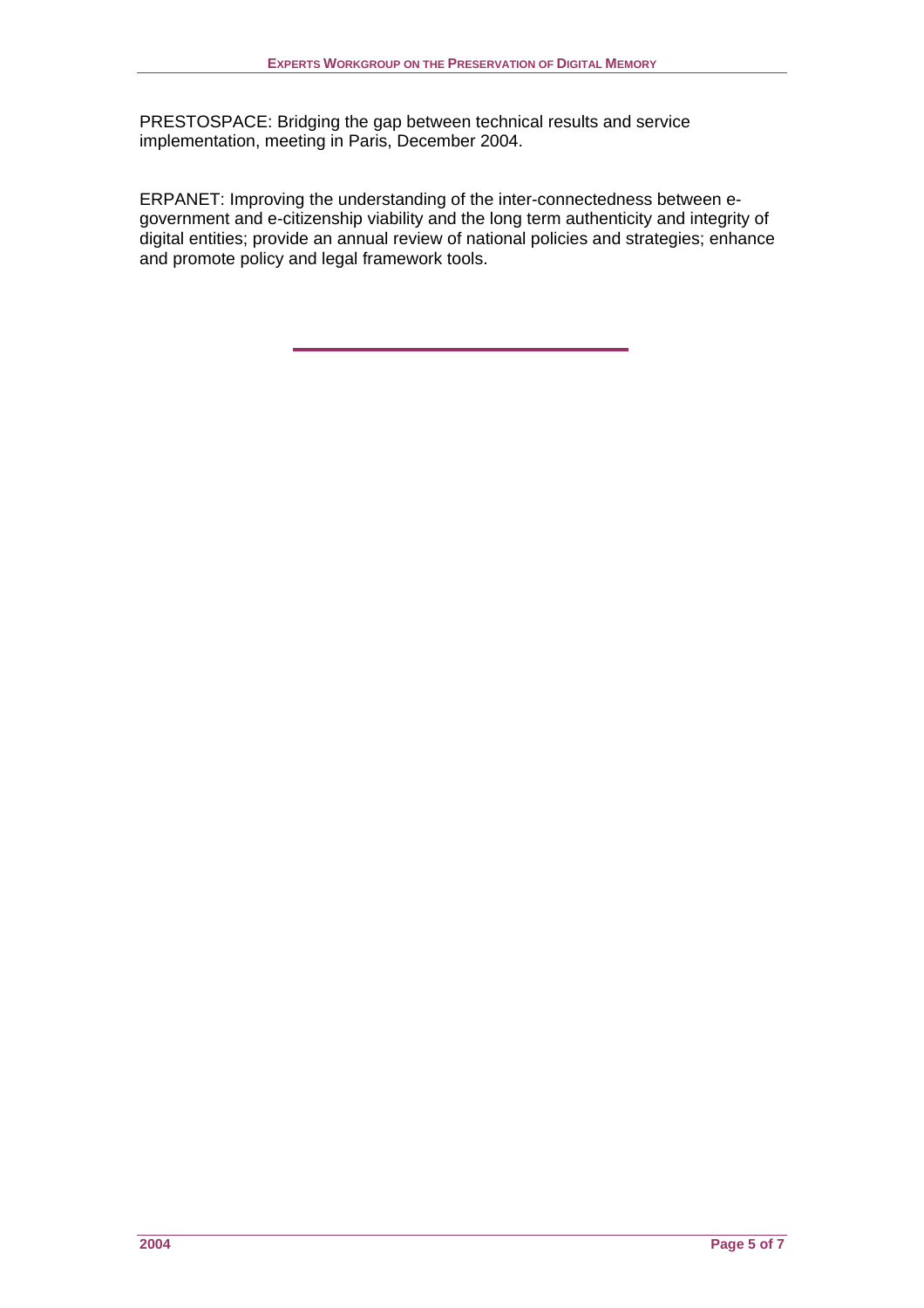# **ACTION PLAN**

#### <span id="page-5-0"></span>**Action area 1: create awareness & cooperation mechanisms**

- workgroup activity and promotion [ICCU-ERPANET-MINERVA]
- web pages creation and events calendar [ICCU-MINERVA-DELOS-**ERPANETI**
- list of key documents and URLs [ERPANET]
- newsletter with a slot on the experts group activity [ERPANET-ICCU] [the idea is to invite each expert in turn to report about his experience and activity within her/his country]
- creation of an 'Action in the Preservation of Memory' section in the Digicult.info Newsletter [DIGICULT FORUM]
- workshops or seminars organisation on the field [ERPANET-DELOS-PRESTOSPACE schedule]
- annual state-of-the-art on digital preservation for audio-video archives [PRESTOSPACE]
- a slot in the 2nd (Dec.2003) and the 3rd (Dec.2004) NRG report publication [MINERVA- ICCU]
- report of activity to NRG every 6 months IMINERVA-ICCUI

#### **Action area 2: exchange good practice & develop a common point of view**

- 'state-of-the-art' on existing initiatives, case studies and erpatools, good practice selection and promotion [ERPANET-DELOS]
- technology watch reports on emerging issues [DIGICULT FORUM]
- propose a research agenda and recommendations on technological priorities and challenges about digital preservation [DELOS-PRESTOSPACE-DIGICULT FORUM]
- training (skills) initiatives and programmes [MINERVA-ERPANET-DELOS]
- annual digital preservation summer school [DELOS]

#### **Action area 3: long-term policies and strategies**

- identify reference actors, within the Member States, to act as coordinating bodies for national initiatives and to produce recommendations also about egovernment [ICCU]
- analyse and compare current legal and regulatory contexts leading to specifications for suitable frameworks for stakeholders, in particular for memory institutions, for permanent access to digital deposits (with particular attention to objects that are "born digital ") and on-line registers of trusted preservation repositories [ICCU-ERPANET]